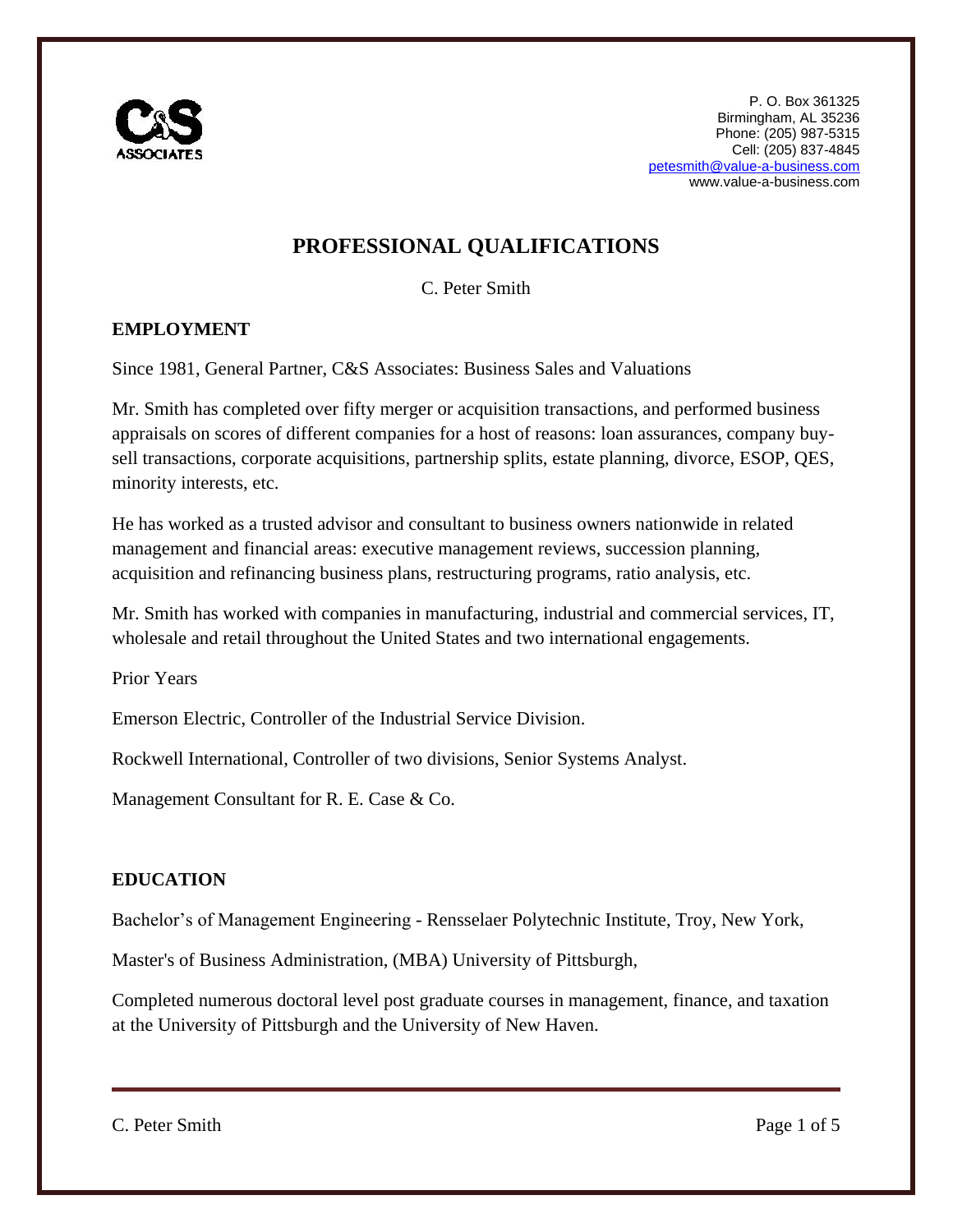

## **ASSOCIATIONS, LICENSES, CERTIFICATIONS**

Member National Association of Certified Valuators and Analysts (NACVA).

- o Certified Valuation Analyst (CVA)
- o Accreditation in Business Appraisal Review (ABAR).

Associate Member of the Electrical Apparatus Service Association (EASA: 1988-1998), the international trade association of electrical service businesses: member of Finance Committee and Management Committee, implemented EASA's annual financial performance survey, implemented the Roving Chief Executive (RCE) program, served as the industry's financial expert on EASA's financial hotline, member of the Rover One RCE group.

Licensed real estate broker in Alabama (inactive).

Certified Computing Professional (CCP), Institute for Certification of Computing Professionals.

#### **EDUCATIONAL SEMINARS ATTENDED**

American Management Association: Mergers and Acquisitions program

Real Estate License Program, University of Alabama at Birmingham,

Certificate in Data Processing Seminar

Institute of Business Appraisers (IBA)

- o Report Writing and Review
- o Preparation for the CBA Written Examination
- o Accreditation in Business Appraisal Review

C. Peter Smith Page 2 of 5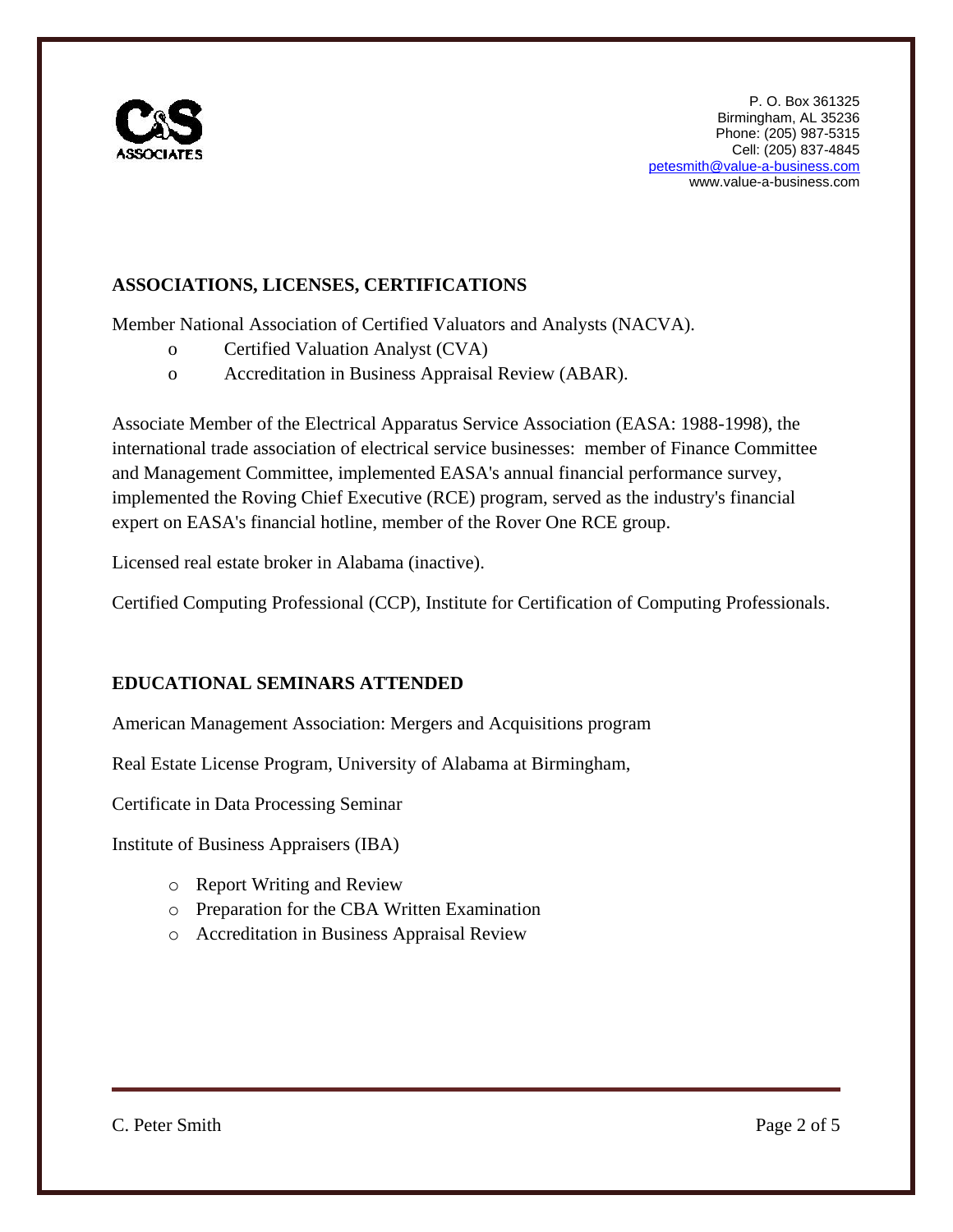

National Association of Certified Valuators and Analysts (NACVA) - Consultant's Training Institute (CTI)

- o Mock Fair Value Audit Review
- o Fair Value Accounting: Visionary Thinking or Oxymoron
- o Using Duff & Phelps Database
- o Using Ibbotson SBBI Database
- o Using IRS Corporate Ratios Database
- o RME Valuation Edition
- o Business Appraisal Report Review
- o Alert to Valuation Practitioners and Other New FINRA License 79
- o Fundamentals of Direct Examination
- o Three NACVA/IBA Annual National Conferences
- o Four Annual Southeast Business Valuation Conferences

#### **EDUCATIONAL SEMINARS TAUGHT**

The Job of the Corporate Controller, American Management Association

Electrical Apparatus Service Association – Various financial topics including Business Valuation and Business Succession

- o International Conventions: Nashville and San Francisco, Boston
- o Twelve Regional and Chapter Meetings

National Association of Credit Managers - Pittsburgh Chapter

Association of Systems Management - National Circuit

University of Alabama at Birmingham - Special Studies

University of Pittsburgh - Teaching Assistantship

National Association of Accountants - Birmingham Chapter

C. Peter Smith Page 3 of 5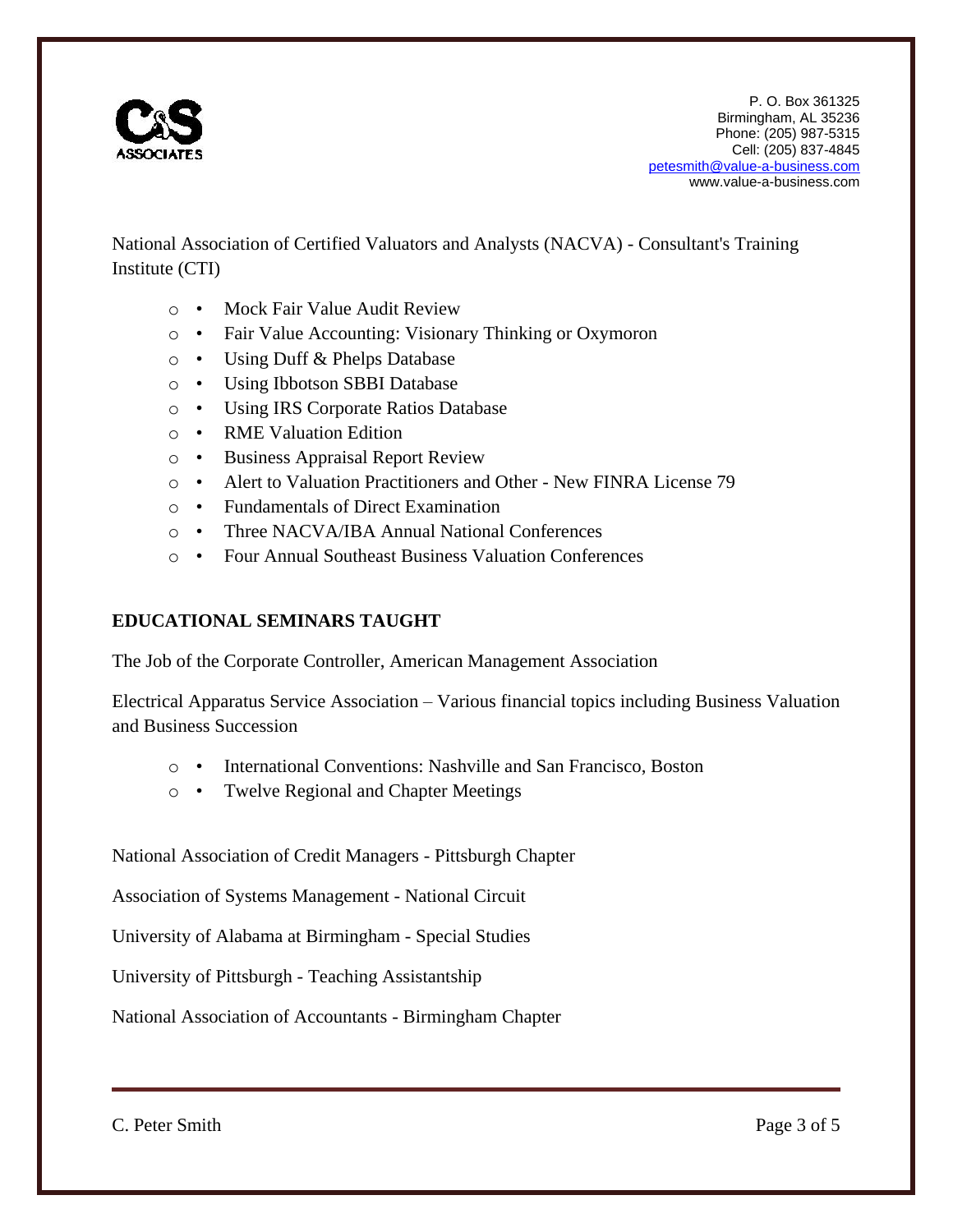

C&S Associates - Birmingham "Business Sales" Seminar AmSouth Bank, N.A. - Birmingham, Alabama South Carolina Small Business Development Center

## **PUBLICATIONS**

Editorial, Mergers and Acquisitions, The Journal of Corporate Venture.

Pamphlet: "Twelve Ways to Prepare Your Company for Sale".

Series of financial ratio articles on "Interpreting Financial Statements" for Currents, the Electrical Apparatus Service Association (EASA) Newsletter.

Synergy: Not Part of a Fair Market Value Business Appraisal: Why seller think their business is worth more than the appraised Fair Market Value. Business Appraisal Practice, Fourth Quarter 2012, Institute of Business Appraisers.

Developed online primer course on "How to Value Your Own Business." Over 4,000 students to date.

Numerous unpublished client assistance articles on the web site: [http://www.value-a](http://www.value-a-business.com/)[business.com](http://www.value-a-business.com/)